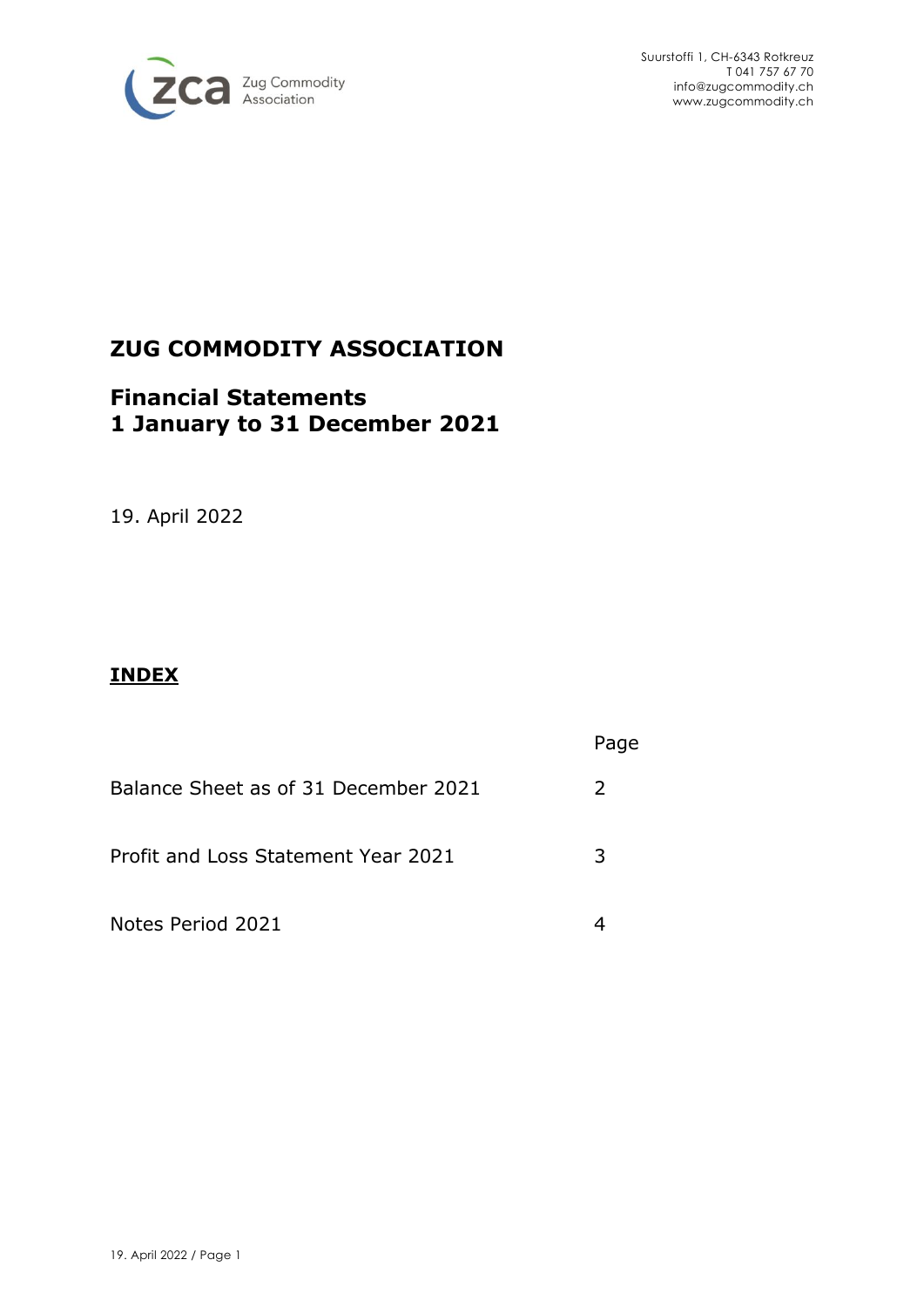## **ZUG COMMODITY ASSOCIATION**

Zug / Switzerland

#### **BALANCE SHEET AS OF**

|                                                                                                    | 31.12.21<br><b>CHF</b>          | 31.12.20<br><b>CHF</b>          |
|----------------------------------------------------------------------------------------------------|---------------------------------|---------------------------------|
| <b>Assets</b>                                                                                      |                                 |                                 |
| Cash & cash equivalents<br>Accounts receivable<br>Other short-term receivables<br>Prepaid expenses | 129,231<br>3,000<br>9<br>12,116 | 131,526<br>3,000<br>9<br>12,116 |
| <b>TOTAL ASSETS</b>                                                                                | 144,356                         | 146,651                         |

## **LIABILITIES AND EQUITY**

### **Liabilities**

| Accounts payable<br>Accrued expenses and deferred income                          | O<br>3,400        | 16,155<br>4,580    |
|-----------------------------------------------------------------------------------|-------------------|--------------------|
| <b>Total short-term liabilities</b>                                               | 3,400             | 20,735             |
| <b>Association's Equity</b>                                                       |                   |                    |
| Association's equity at the beginning of the year<br>(Loss) / Profit for the year | 125,916<br>15,040 | 131,008<br>(5,092) |
| Association's equity at the end of the year                                       | 140,956           | 125'916            |
| TOTAL LIABILITIES AND ASSOCIATION'S EQUITY                                        | 144,356           | 146,651            |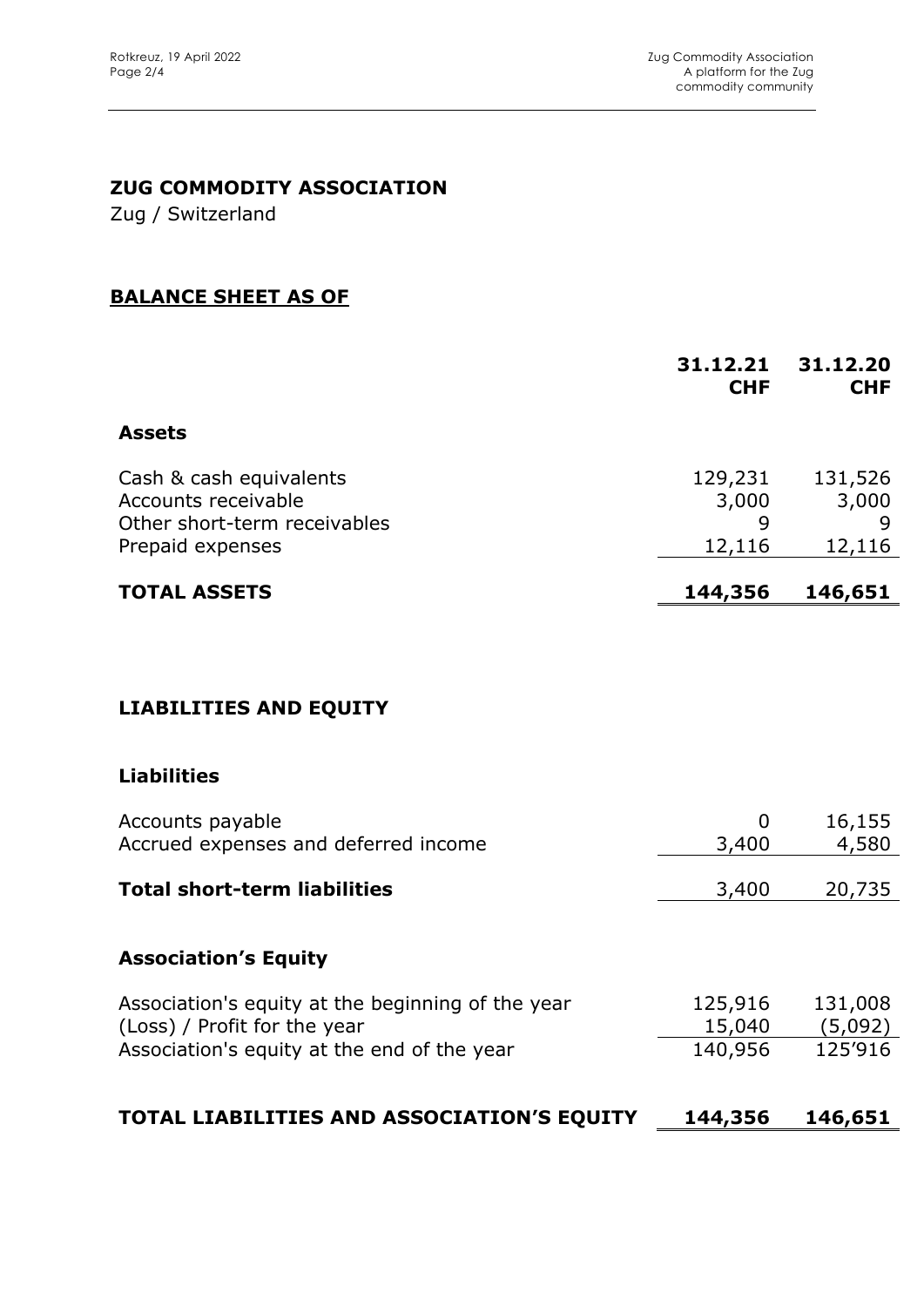## **ZUG COMMODITY ASSOCIATION**

Zug / Switzerland

### **PROFIT AND LOSS STATEMENT FOR THE YEAR ENDED**

|                                                                                                                                                         | 31.12.21<br><b>CHF</b>                                                | 31.12.20<br><b>CHF</b>                                               |
|---------------------------------------------------------------------------------------------------------------------------------------------------------|-----------------------------------------------------------------------|----------------------------------------------------------------------|
| Membership dues<br>Event dues                                                                                                                           | 93,750<br>280                                                         | 95,000<br>(1,213)                                                    |
| <b>TOTAL OPERATING INCOME</b>                                                                                                                           | 94,030                                                                | 93,787                                                               |
| Administration IFZ<br>Contribution to STSA<br>Website / IT / Print material<br>Board expenses<br>General & operating expenses<br>Event related expenses | (31, 704)<br>(16, 155)<br>(1,700)<br>(22, 928)<br>(3, 427)<br>(3,076) | (52, 407)<br>(11, 538)<br>(1,070)<br>(17, 591)<br>(9,046)<br>(7,227) |
| <b>TOTAL OPERATING EXPENSE</b>                                                                                                                          | (78,990)                                                              | (98,879)                                                             |
| <b>PROFIT / (LOSS) FOR THE YEAR</b>                                                                                                                     | 15,040                                                                | (5,092)                                                              |